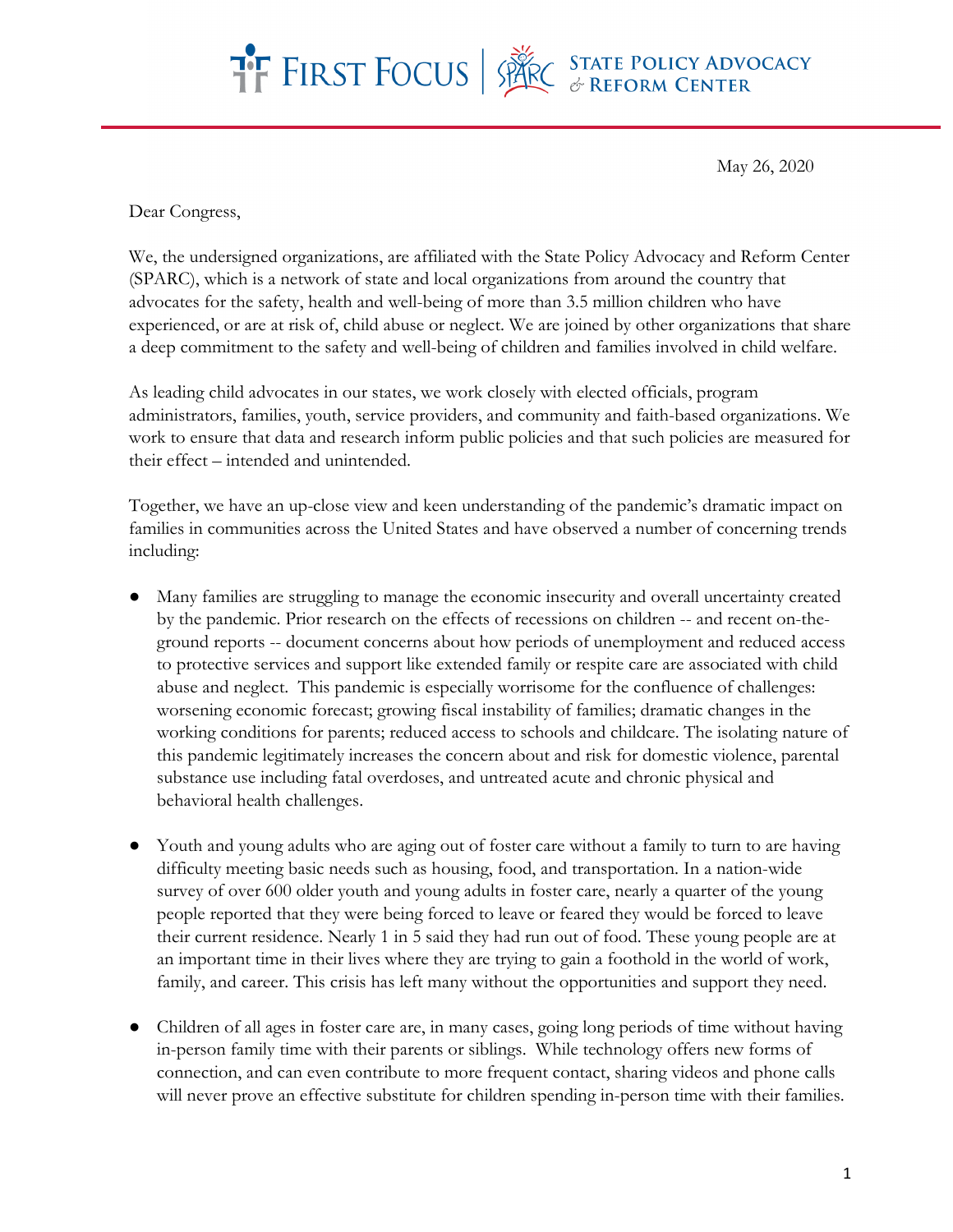The physical separation between children and their parents can exacerbate stress and compound trauma.

We applaud many of the actions our Governors and program administrators have taken to address families' needs; however, the pandemic is creating unprecedented budget shortfalls that will force many state governments to consider deep cuts to social services, including child welfare and related supports like housing assistance that are vital to safe and stable families. This budget forecast poses major challenges for child welfare agencies that are facing increasing demands.

Federal resources are urgently needed to remove barriers to critical services, address funding and capacity needs, and ensure the equitable delivery of services. In particular, state and local agencies need emergency funding to meet the increasing demand for child protection and child welfare programs. This includes programs that help prevent child abuse from occurring as well as programs that identify and respond to child maltreatment. Agencies also need resources to continue recruiting and supporting safe and stable foster families and kinship caregivers who step up in a time when others are pulling back due to concerns about their health and economic wellbeing.

Of growing concern is that state and local agencies that were developing prevention services before the pandemic as a result of the *Family First Prevention Services Act* are now delaying or considering postponement of implementation plans during a time when a surge of child protection referrals is on the horizon. Growing economic constraints are likely to leave states ill-equipped and disincentivized to implement preventative strategies while those very strategies would help strengthen vulnerable families, prevent harm to children, and guard against inappropriate placement of children in foster care.

We are calling on you to take action to provide emergency federal funding to ensure that state and local child welfare agencies have the dedicated resources and flexibility they need during the COVID-19 pandemic to keep children safe, support struggling families, and ensure that foster families, kinship caregivers and other providers have what they need to continue taking care of our children and youth.

1. **Congress should ensure that federal funding and guidance is available to meet the COVID-19 testing and PPE needs of children, families, and child protection workers on the frontlines of child protection.** In-person interactions are essential to child welfare services and activities, including timely and effectively investigating child abuse. Also, testing is needed to determine how to protect the health and safety of all when children are placed in new foster care settings; during visits between children and their parents; and for court hearings which are part of case oversight and essential to children's safe and timely transition from foster care to a permanent family. Child welfare workers also need access to testing and PPE to protect their health and safety and that of the families when they make home visits to investigate suspected maltreatment or visit with children in their foster care placement.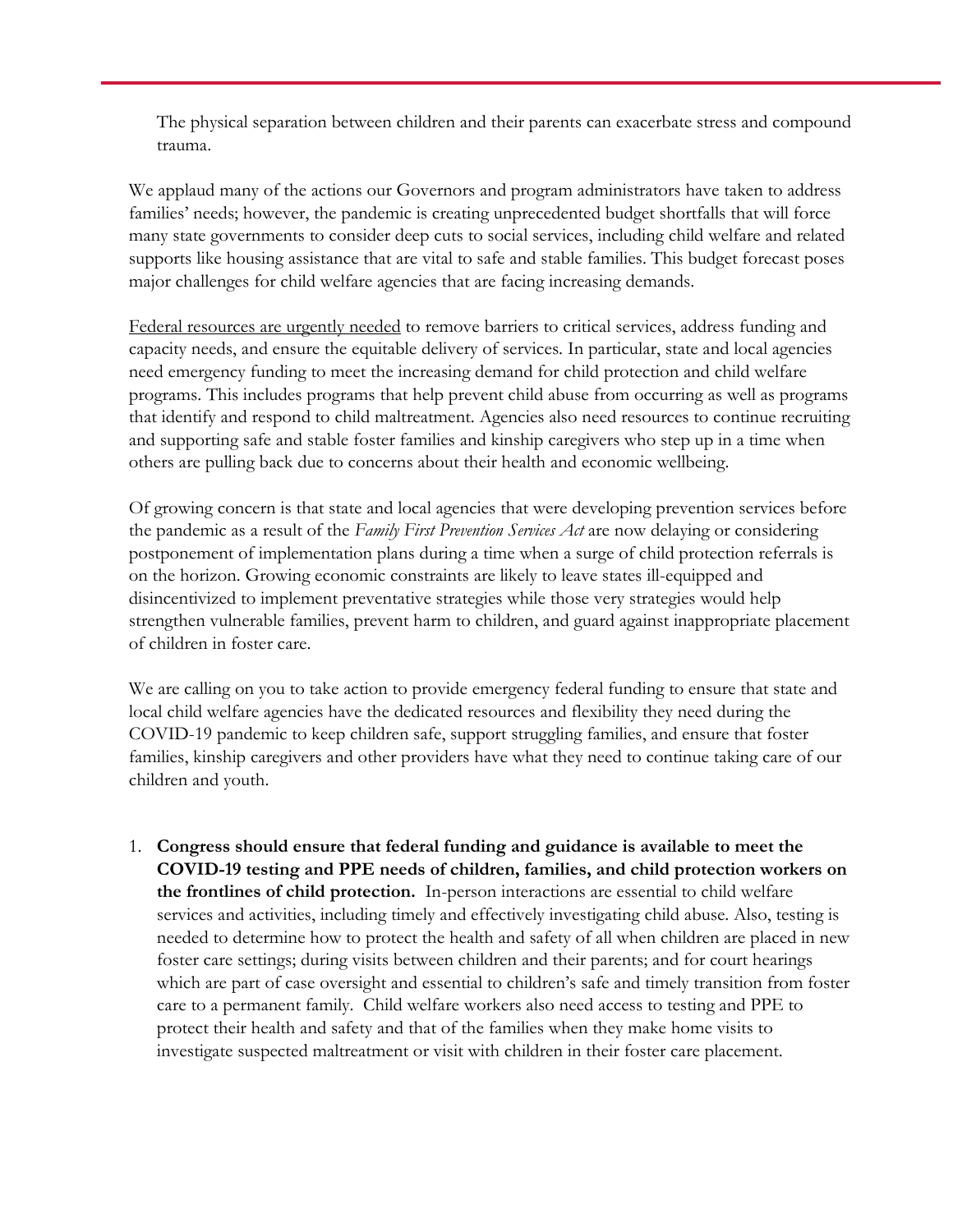- 2. **Congress has a number of opportunities for immediate action to modify the** Family First Prevention Services Act **in order to sustain a commitment to prevention and help state and local organizations keep children safe and out of foster care.** 
	- Remove the state match requirement for one year for Title IV-E prevention services. This would remove fiscal barriers to states' implementation efforts and equip states to move ahead without delay to provide the array of prevention services that are needed now more than ever.
	- Expand the scope of allowable prevention services under the *Family First Prevention Services Act* to include evidence-based services that prevent or mitigate the effects of domestic violence, economic security and challenges facing children of incarcerated or re-entering parents; and
	- Increase flexibility by extending by one-year the option for states to claim transitional payments for services and associated costs under the Title IV-E prevention program (current policy on transition payments is described in ACYF-CB-PI-19-06).

Granting these flexibilities will help states address immediate needs associated with the pandemic and continue system reforms propelled by the *Family First Prevention Services Act*.

- 3. **Congress should create an incentive payment for states, funded through supplemental payments to CAPTA's state formula grants**. Incentive payments would be made to states that meet certain criteria during the period of emergency declaration, such as maintaining key prevention services (including crisis nurseries, emergency respite care and family centers), as well as issuing new public service announcements that are specific to pandemic and address child abuse prevention tips for caregivers on topics such as how to calm crying babies. Incentive payments should also be tied to the state demonstrating effective on-going engagement with children and families.
- 4. **Congress should increase funding for Child Advocacy Centers (CACs) by \$15M and reinforce the importance of connecting a child to a medical evaluation by a physician or other health care provider with specialized expertise in diagnosing child abuse and neglect**. Experts report a backlog of forensic interviews. They also anticipate that some children may be experiencing injuries but are not being connected to primary or emergency health care. We expect an increased need for child abuse investigations once sheltering at home measures are lifted and children return to more normal routines of attending child care or school. Historically, CACs have specialized in forensic assessments for sexual abuse, but increased funding should be available to strengthen the experts' ability to provide medical care and to detect physical abuse.

## 5. **Congress should improve health care access for vulnerable children and their mothers through these approaches:**

• **Extend Medicaid access for a full year postpartum.** Children younger than three are at an increased risk of child abuse, especially child abuse fatalities. Keeping mothers connected to health care is one way to protect infants, prevent newborn mortality and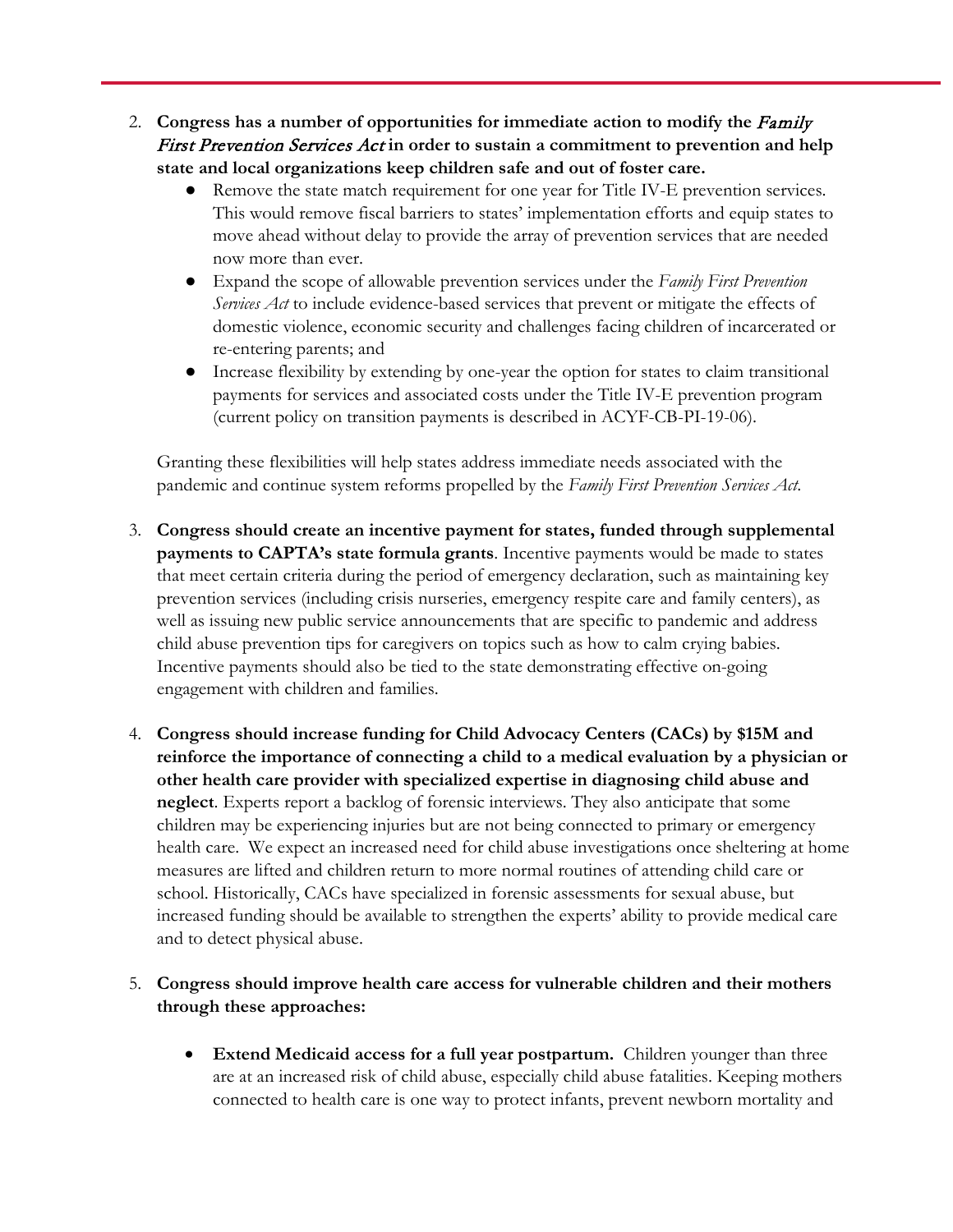bolster health equity. To further prevent the abuse and neglect of infants, the federal government should require states to report on how they use increased CAPTA funding to improve plans of safe care for babies born affected by substance exposure.

- **Provide eligible former foster youth immediate access to Medicaid until age 26,** as called for in the *Dosha Joi Immediate Coverage for Former Foster Youth Act*. Congress recently passed legislation to clarification that this Medicaid coverage will go into effect in January of 2023. Due to the COVID-19 pandemic, it is important to make this coverage available now.
- **Ensure that every eligible child has access to Medicaid and the Children's Health Insurance Program** (CHIP) so they can receive necessary health services, including any necessary prescription medication, regular check-ups, hospital or emergency care, COVID testing, and immunizations, which are necessary for children to return to school. Congress should increase the Medicaid FMAP by at least ten percentage points and postpone the 11.5 percentage point decline in the CHIP FMAP in FY2021; mandate 12-month continuous eligibility in Medicaid and CHIP; reduce enrollment barriers and red tape for enrollment in Medicaid and CHIP; enroll newborns without alternative coverage in Medicaid automatically; and provide Medicaid coverage to any population not currently eligible.
- 6. **Congress should increase federal funding to the Court Improvement Program (CIP) by \$30 million to mitigate the impact of the pandemic on the functioning of child welfare courts**. Courts closures create serious concerns for child safety, well-being and permanency. Courts need resources to invest in technology and address new staffing needs as to avoid further delays in hearings. CIP is the only source of federal funding for state courts related to child welfare and is well-positioned to help address challenges in the administration of legal proceedings in this field.
- 7. **Federal legislation should require state and local child welfare agencies to collect data to help them assess and respond equitably to the needs of families in child welfare who are experiencing significant impacts from the pandemic**. Legislation should require HHS to issue guidance to provide examples of the types of data elements that state and local child welfare agencies should be using, such as identifiers that can identify children's connection to other service systems and disaggregated data to see how subgroups are doing. States such that already have child welfare data dashboards can serve as useful examples.
- 8. **Congress should enact legislation to ensure kinship caregivers have the support they need to continue as vital caregivers** for millions of children, including children living in foster care. Congress should increase funding and flexibility for kinship navigator programs which are highly important networks for connecting kinship caregivers to information and supplies such as food, health and safety supplies, and other necessities. Kinship families face countless new challenges stemming from COVID-19 and kinship navigator programs are positioned to provide timely and reliable support. **Kinship caregivers also need clear guidance and support in managing situations where a caregiver or child tests positive for COVID-19.**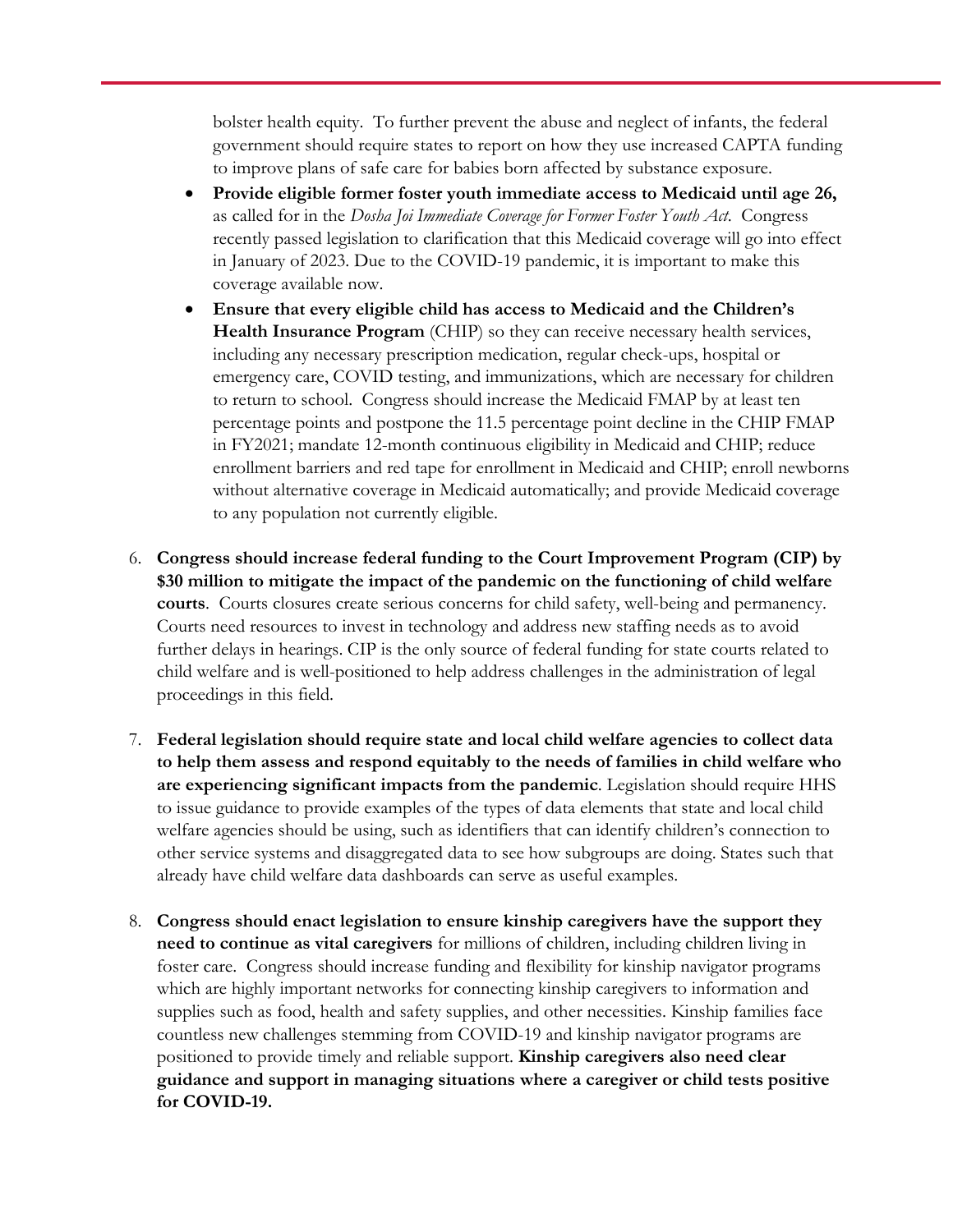- 9. **Congress should dedicate funding to address the growing demand for information technology support for children, youth, parents, caregivers and agencies** given rapid and wide-scale shifts to remote service delivery**.** Dedicated funding to state agencies could be utilized to assist both individuals and organizations meet new information technology needs. This includes access to the internet, smart phones and computers to access telemedicine, educational programs, employment, food and family and social connections; agency and court staff also have new information technology needs as they take on new ways of conducting business remotely.
- 10. **Congress should swiftly address the unique needs of older youth and young adults in foster care, and those who have recently aged out on their own**. This should include: 1) increasing Chafee funding by \$500 million in supplemental funding to help young people with immediate needs such as safe housing, food, transportation and child care costs; 2) extend the age of eligibility for Chafee services to age 23 for all youth; 3) suspend participation requirements for young people in extended foster care to prevent them from losing eligibility during the national emergency; 4) place a moratorium on discharges from foster care for youth ages 18-21; and 5) allow states to draw down Title IV-E funds until a young person reaches age 22.
- **11. Congress should increase funding and flexibility for the Social Services Block Grant** to help states meet the most pressing needs of vulnerable populations in their communities. The unprecedented challenges of COVID-19 highlight gaps in existing programs. SSBG's flexible funding can help address these gaps such as in child abuse prevention services, child protective services (CPS), child care, children and youth in foster care, adult protective services, Meals on Wheels, domestic violence services, and services for people with disabilities. **Federal legislation should specify that states must involve stakeholders in decision making about allocation of these resources.**
- 12. **Congress should establish an independent Children's Commissioner to coordinate comprehensive solutions for kids.** Children in the U.S., especially children living foster care, need a coordinated and comprehensive approach to addressing the myriad of challenges impacting their lives. The disruptions caused by the pandemic impact every aspect of a child's development and create an urgent need for cross-agency leadership, program coordination and data-driven decision making. Now is the time for Congress to create a Children's Commissioner who can provide leadership on the dynamic and complex challenges facing children as a result of the pandemic and on an ongoing basis. A top priority of the Children's Commissioner would be the health, safety and well-being of children living in foster care. **The U.S. should create an independent Children's Commissioner** and join the 60-plus governments who have established a more effective catalyst to achieving better results for children.

Promoting prevention, supporting families with a more robust investment in proven effective child welfare strategies during the pandemic and this economic crisis will generate savings in the health, justice, and social services sectors. Now more than ever, investing in child welfare is not only the